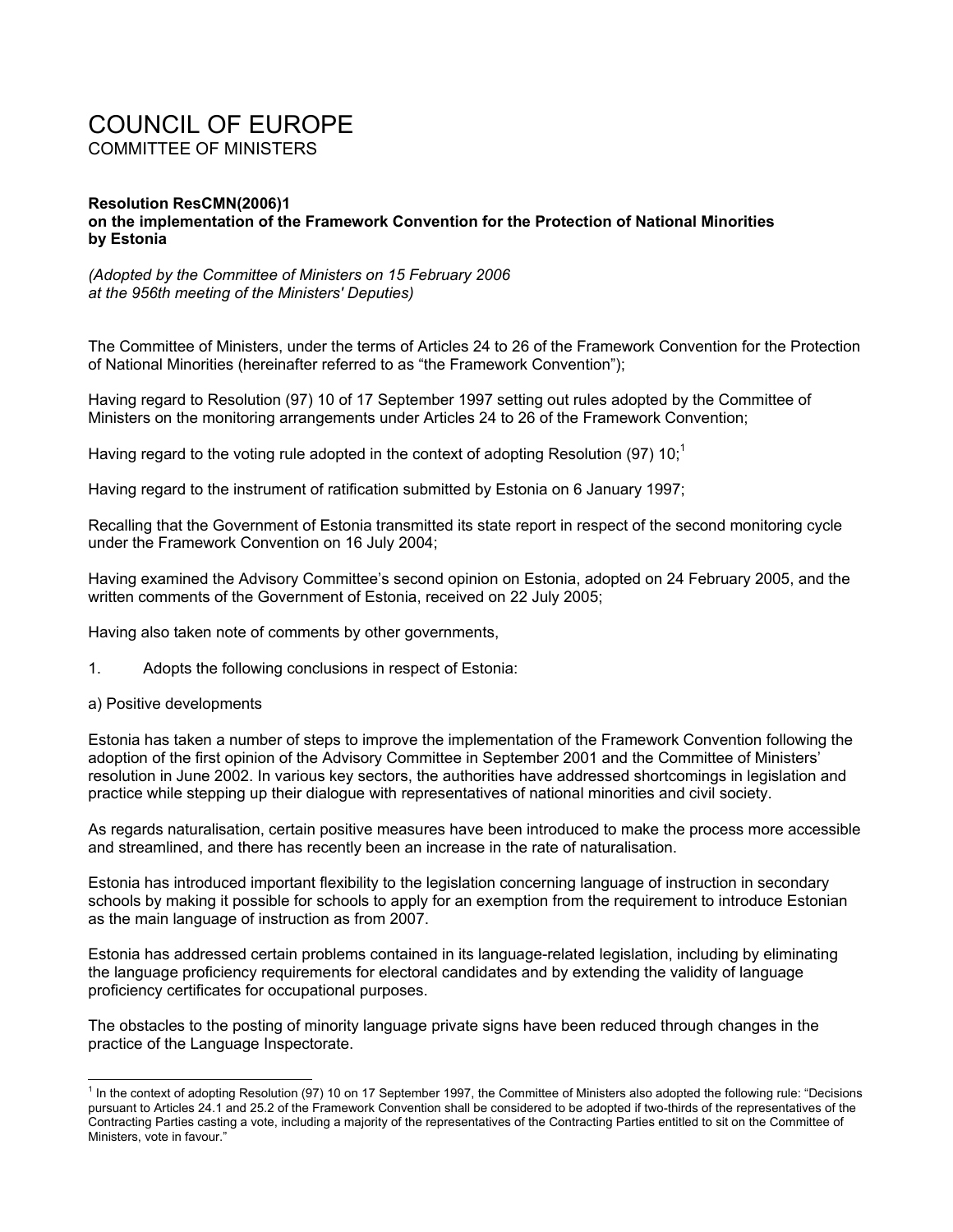## b) Issues of concern

The number of persons without citizenship remains disconcertingly high. Despite positive measures taken to facilitate naturalisation, the language tests and other factors are still an obstacle for many.

The envisaged transfer to Estonian as the main language of instruction in secondary schools, involving at least 60 percent of instruction in Estonian, has not yet been adequately prepared by the authorities, including as regards teacher training and procedures for seeking exemptions from the said transfer.

New legal provisions on optional classes on minority languages have not yielded substantial results in basic schools. In addition, the initiatives to facilitate contacts between pupils from different communities have not yet been implemented widely enough in various levels of education.

Despite some improvements in the related administrative practices, the Language Act still contains elements that are problematic from the point of view of the Framework Convention, including as regards private signs.

The state language proficiency requirements in employment do not fully take into account the present practical situation in all affected sectors, such as law-enforcement, and in the geographic areas concerned.

Persons belonging to national minorities, in particular young women, in Ida-Virumaa, and elsewhere, continue to be disproportionately affected by unemployment.

The proportion of persons belonging to national minorities employed in public service is relatively low, in particular in higher levels of administration.

The National Minority Cultural Autonomy Act remains unchanged despite the fact that it is generally considered to be ineffective.

Estonia has improved guarantees against discrimination in some sectors, but the proposed comprehensive legislation in this sphere has not yet been adopted.

2. Adopts the following recommendations in respect of Estonia:

In addition to the measures to be taken to implement the detailed recommendations contained in chapters I and II of the Advisory Committee's opinion, the authorities are invited to take the following measures to improve further the implementation of the Framework Convention:

- take further positive measures to facilitate and encourage naturalisation, including through increased free-of-charge state language training;
- intensify training and other efforts required for the transfer to Estonian as the main language of instruction in secondary schools and establish clear procedures for seeking exemptions from the said transfer;
- review the functioning of the legal provisions on optional classes on minority languages in basic schools;
- take further measures to facilitate contacts between pupils from different communities;
- take steps to ensure that the Language Act is fully in line with the Framework Convention, including as regards private signs;
- review the state language proficiency requirements in various sectors of employment so as to ensure that they are realistic, clear and proportional;